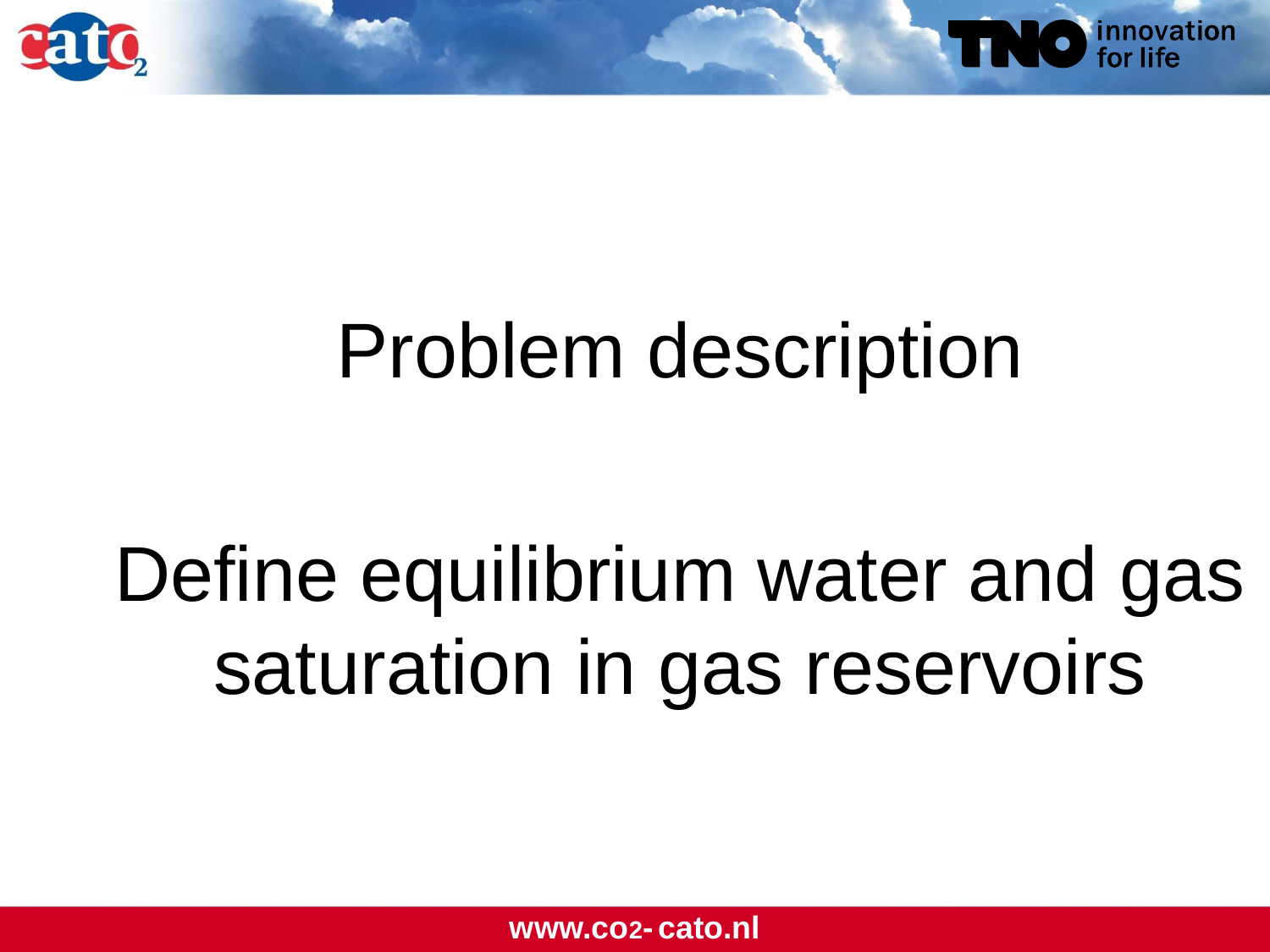

# Model gas reservoir

**Known** reservoir properties

- Porosity and permeability (per layer)
- Capillary pressure  $(P_{cap})$  (per layer)
- Free water level (FWL)
- Pressure and temperature

#### **Unknown** reservoir properties

- Equilibrium gas saturation (S<sub>g</sub>) and water saturation (S<sub>w</sub>)

#### *Compute equilibrium S<sup>w</sup>* **-** *Why important?*

- Equilibrium  $S_w$  depends on  $P_{cap}(S_w)$  (and height above FWL)
- $-S_w <$  residual  $S_w \rightarrow$  no flow
- $-S_w >$  residual  $S_w \rightarrow$  flow



innovation

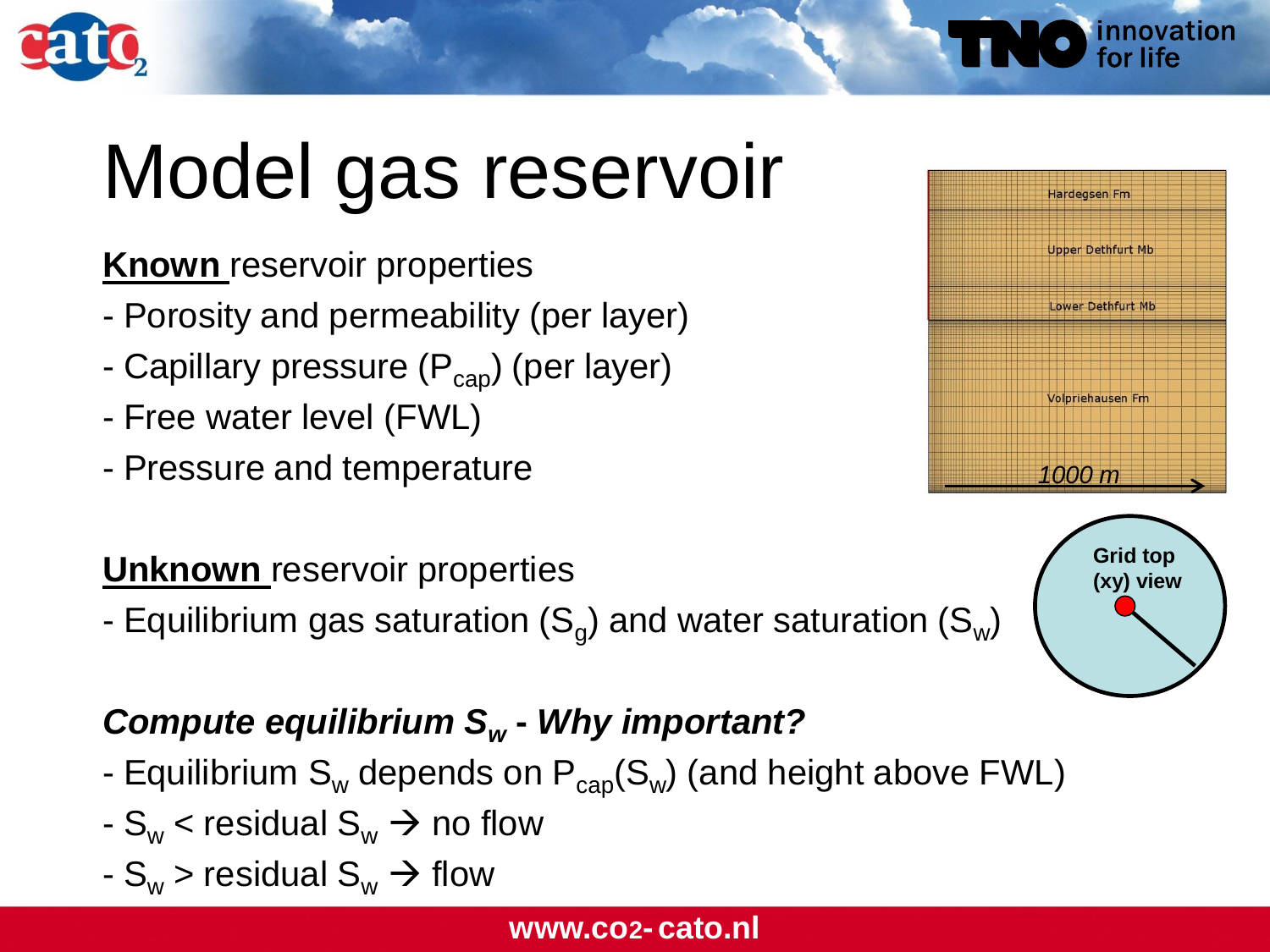

**NO** innovation



- Each layer has a different  $\mathsf{P}_{\text{cap}}(\mathsf{S}_{\textsf{w}})$
- FWL located in lowest layer of grid blocks
- Add gas inlet (dummy layer) on top of the reservoir
	- $-$  Very thin (e.g. 1 cm)
	- Turn off capillary pressure!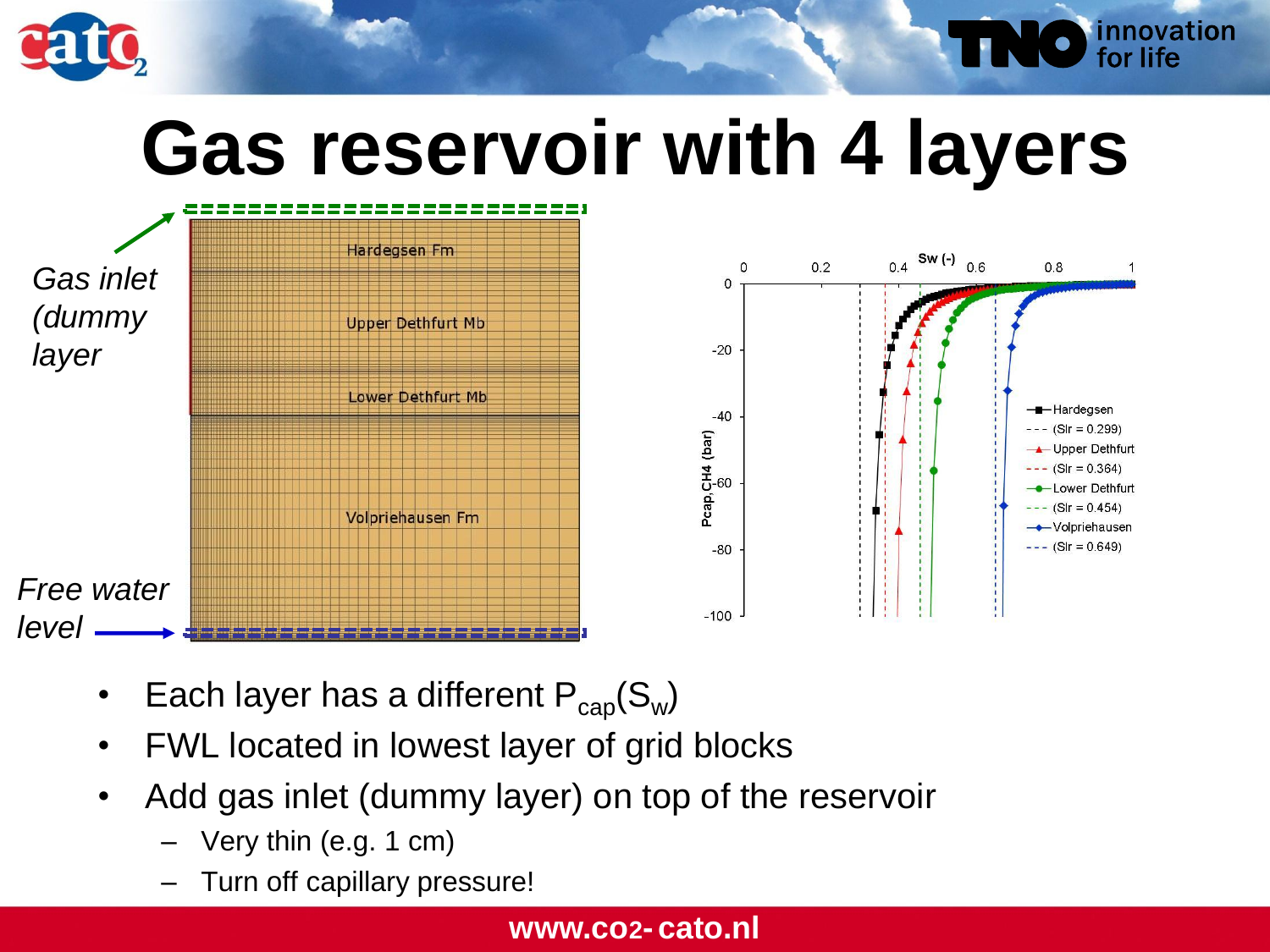

## Three step approach

#### **Step 1: Compute pressure profile over depth**

- Fill reservoir with gas  $(S_q=1)$ , no water  $(S_w=0)$
- Define <P> and compute P over depth

#### **Step 2: Compute S<sup>w</sup> and S<sup>g</sup>**

- Read in pressure data from step 1 (use SAVE file)
- Assign FWL  $\rightarrow$  S<sub>w</sub>=1 and inactive (constant P)
- Gas inlet  $\rightarrow$  keep S<sub>q</sub>=1 and inactive (constant P)
- Other cells  $\rightarrow$  keep S<sub>q</sub>=1 (S<sub>w</sub>=0)
- Run the simulation

#### **Step 3: Equilibrium check**

*-* Remove dummy layer and check





innovation

- Water flows in from FWL
- Gas flows out to gas inlet
- Final pressure similar to pressure from step 1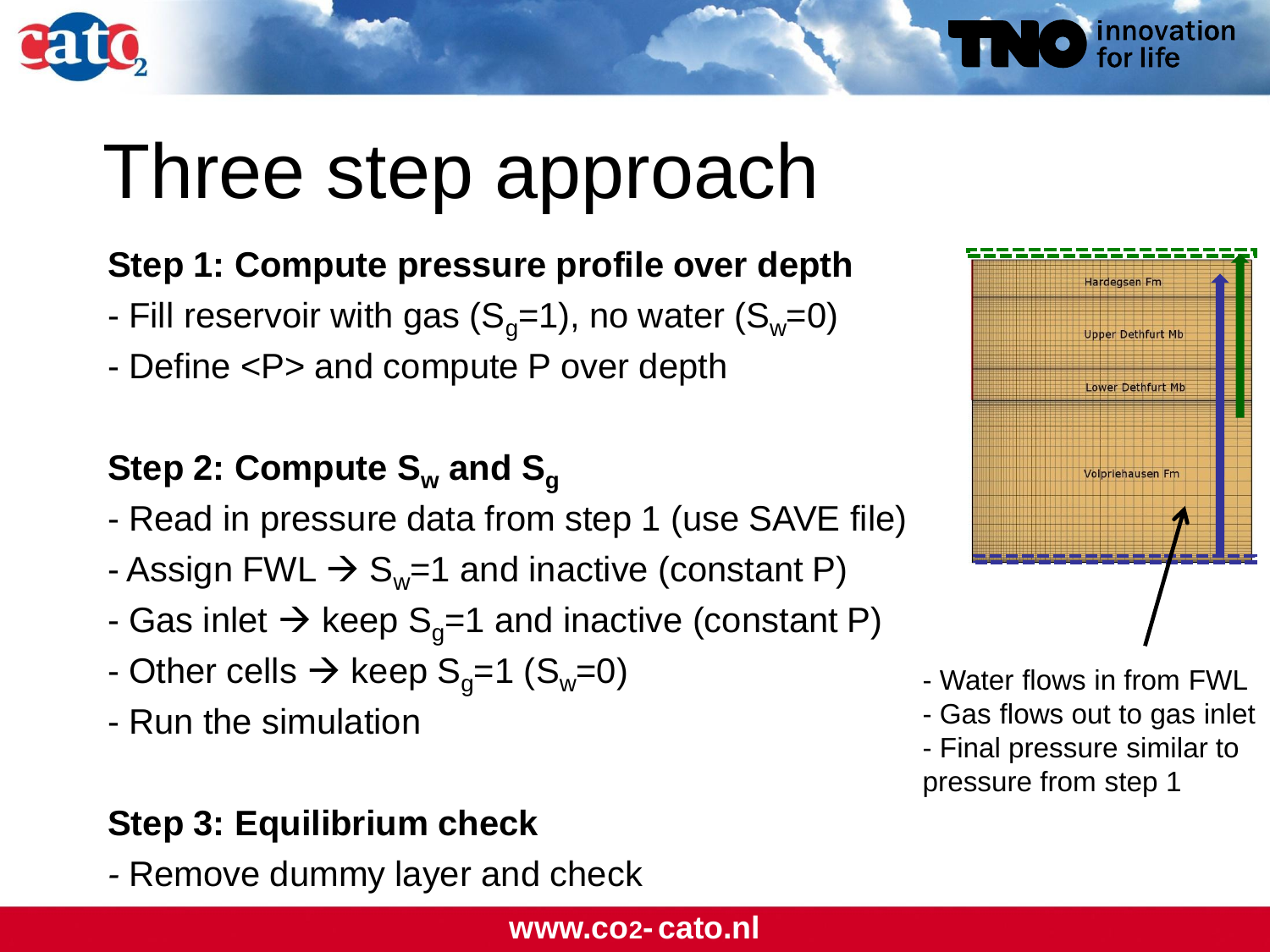

# **Result: equilibrium S<sup>w</sup>**

#### Initial water saturation (-)





innovation<br>for life

*Effect of Gas Field Production And CO*<sup>2</sup> *Injection on Brine Flow and Salt Precipitation*

*Paper TOUGH Symposium 2012*